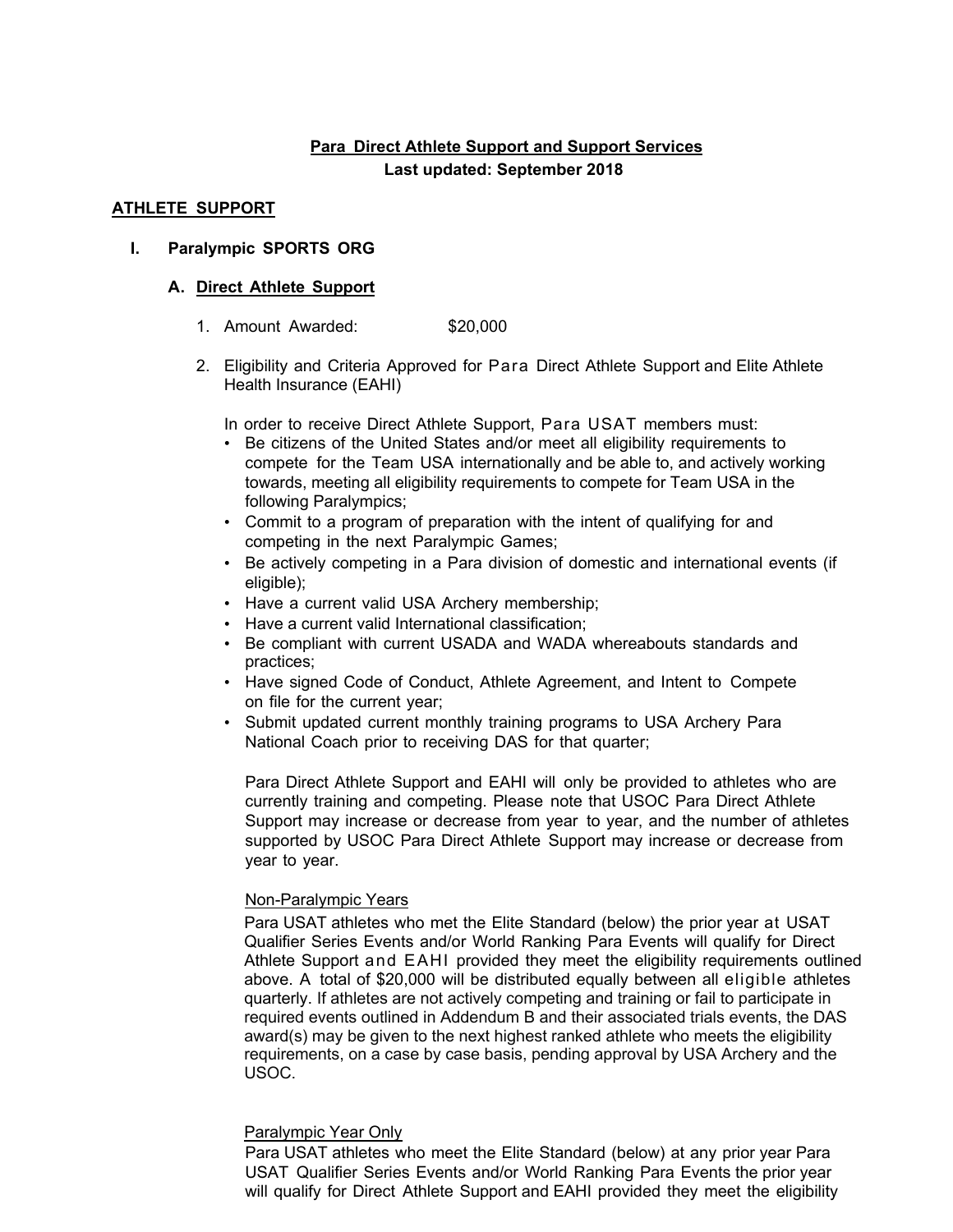requirements outlined above. The total available funding for the year will be distributed equally between all eligible athletes quarterly, similar to a non-Paralympic year. However, in a Paralympic year, the month following confirmation of the Paralympic team members, all remaining available funds will be distributed between all athletes once they are named to the Paralympic Archery Team provided they meet the eligibility requirements outlined above. These payments will be made in one single installment after the team has been named.

| <b>ELITE STANDARD</b> |                                       |  |
|-----------------------|---------------------------------------|--|
| <b>DIVISION</b>       | <b>72 ARROW ROUND</b><br><b>SCORE</b> |  |
| Open Compound Men     | 685                                   |  |
| Open Compound Women   | 650                                   |  |
| Open Recurve Men      | 620                                   |  |
| Open Recurve Women    | 575                                   |  |
| W1 Men                | 620                                   |  |
| W1 Women              | 550                                   |  |

- 3. Stipulations for Direct Athlete Support:
	- Each athlete recipient will be required to execute an agreement with the USOC, and may be required to also sign an agreement with SPORTS ORG, outlining the athlete's commitment with respect to training, drug testing, compliance with applicable athlete codes of conduct and other matters*.*
	- When a provisional suspension has been imposed, USOC and USA Archery shall suspend and accrue Athlete Support payments prior to a final determination of any violation. If an Athlete Support payment has been accrued and the athlete is subsequently found not to have committed a violation, the Athlete Support payment accrued shall be paid to the athlete. For EAHI, no consequences will occur until after a final determination of a rule violation has been found.

#### **B. Elite Athlete Health Insurance (EAHI)**

- 1. Number of EAHI slots allocated: 8
- 2. Eligibility and Criteria Approved for EAHI:

#### (Non-Paralympic Year)

Para USAT athletes who met the Elite Standard (above) at any prior year USAT Qualifier Series Events and/or World Ranking Para Events will qualify for EAHI provided they meet the eligibility requirements outlined above. If more than 8 athletes are eligible, priority will be given to athletes based on performances at the most recent Para Archery World Championships.

#### (Paralympic Year)

Para USAT athletes who met the Elite Standard (above) at the prior year USAT Qualifier Series Events and/or World Ranking Para Events will qualify for EAHI up to the point that the Paralympic Team is nominated, provided they meet the eligibility requirements outlined above. If more than 8 athletes are eligible, priority will be given to athletes based on performances at the most recent Para Archery World Championships. Once nominated, athlete(s) named to the Paralympic Team will be offered an EAHI slot upon acceptance by USOC of being a member of the Paralympic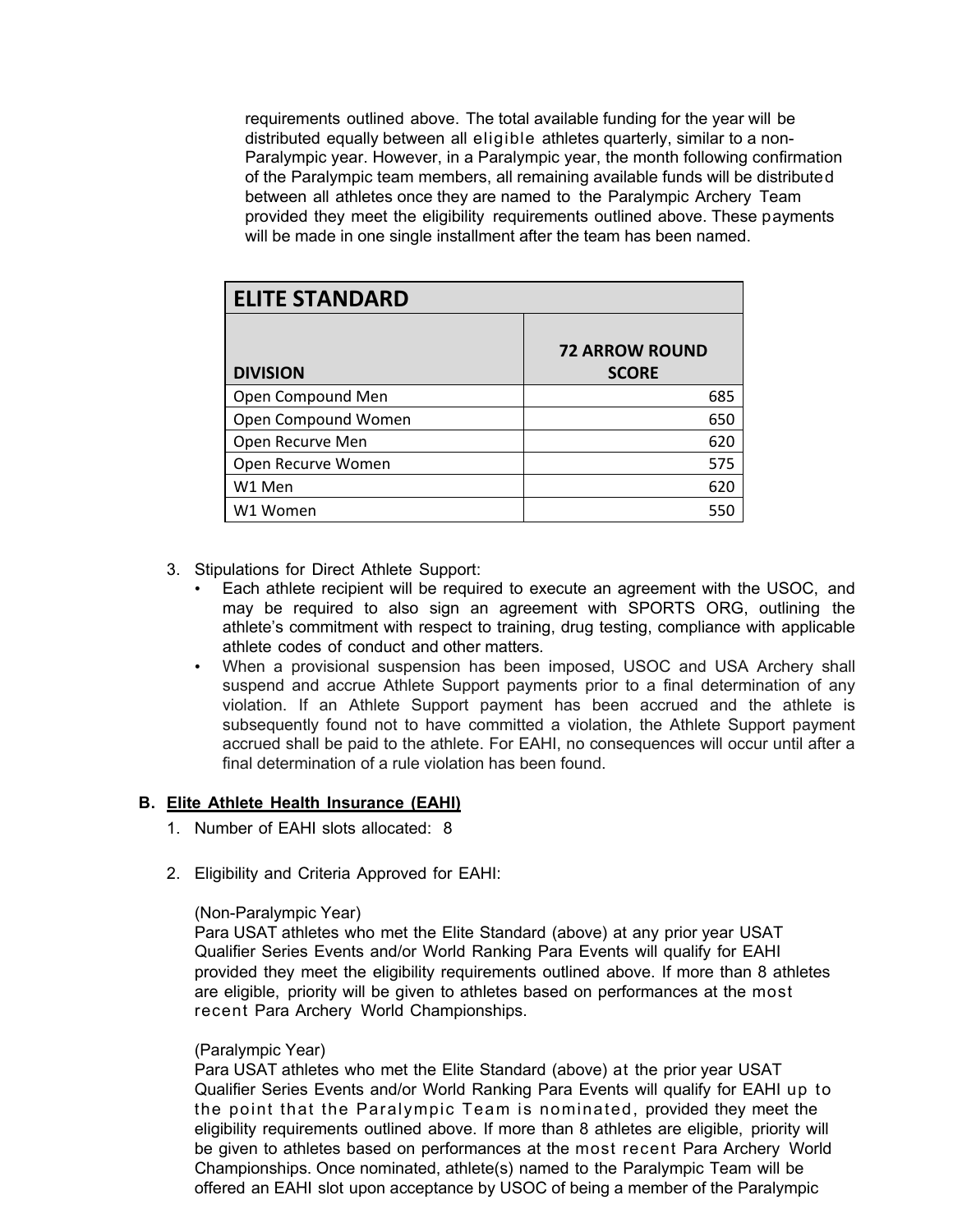team through December 31<sup>st</sup> of that year, if athlete(s) submits all necessary paperwork in a timely fashion. If more than 8 athletes are named to the Paralympic Team, priority will be given to athletes based on performances at the most recent Para Archery World Championships. No roll downs beyond Paralympic Team members will happen once the Paralympic Team has selected. Once the Paralympic Team is selected any archer who is not on the Paralympic Team will not be eligible for EAHI for the remaining part of that year. Once an insurance slot is offered to an athlete, they will have 45 days to activate their coverage. Athletes not activating their coverage within 45 days of notification of eligibility will forfeit their slot.

# **C. Operation Gold**

In the Paralympic year, multiple Operation Gold Awards will be paid to qualifying athletes. Teams and individuals must finish in one of the top-three places at the Paralympic Games to qualify for Operation Gold awards.

In non-Paralympic years, Operation Gold Awards are limited to one award per athlete in a program year; athletes who qualify for more than one award automatically receive the higher award. Individuals must finish in one of the top six places, while teams must finish in one of the top four places at the qualifying event in order to qualify for Operation Gold Awards in non-Paralympic years, provided individuals/teams finish among the top 50% of the individuals/teams who started the event. Operation Gold Awards will only be provided for team events competed at the Paralympics.

For purposes of Operation Gold, a team is defined as three or more athletes (pairs are awarded at the same rate as individual athletes).

| <b>Paralympic Sport</b><br><b>Payment Schedule</b> | <b>World Para</b><br><b>Archery</b><br>Championships | <b>World Para</b><br>Archery<br>Championships | Paralympic<br>Games |
|----------------------------------------------------|------------------------------------------------------|-----------------------------------------------|---------------------|
|                                                    | 1st Year in                                          | 3rd Year in                                   | 4th Year in         |
| <b>PLACE</b>                                       | Quad                                                 | Quad                                          | Quad                |
| 1st                                                | \$3,750.00                                           | \$3,750.00                                    | \$37,500.00         |
| 2nd                                                | \$3,125.00                                           | \$3,125.00                                    | \$22,500.00         |
| 3rd                                                | \$2,500.00                                           | \$2,500.00                                    | \$15,000.00         |
| 4th                                                | \$1,875.00                                           | \$1,875.00                                    |                     |
| 5th                                                | \$1,250.00                                           | \$1,250.00                                    |                     |
| 6th                                                | \$625.00                                             | \$625.00                                      |                     |

# **D. Para United States Archery Team (USAT) Event Funding**

For funded or partially funded events that do not have a unique trials process like World Archery Para World Championships, Para Pan-American Games or the Paralympics, Para USAT members will be given the first opportunity to attend based on their prior-year final Para USAT ranking (i.e. December 31<sup>st</sup>).

For instance, if USA Archery had the funds to send three athletes from each division to a particular event, the #1 through #3 ranked Para USAT archers will be notified and given the option to attend or decline. A reasonable deadline for acceptance will be determined for each event. Should one, some or all of these archers decline to participate or fail to respond within the given deadline then the available positions will then be given to the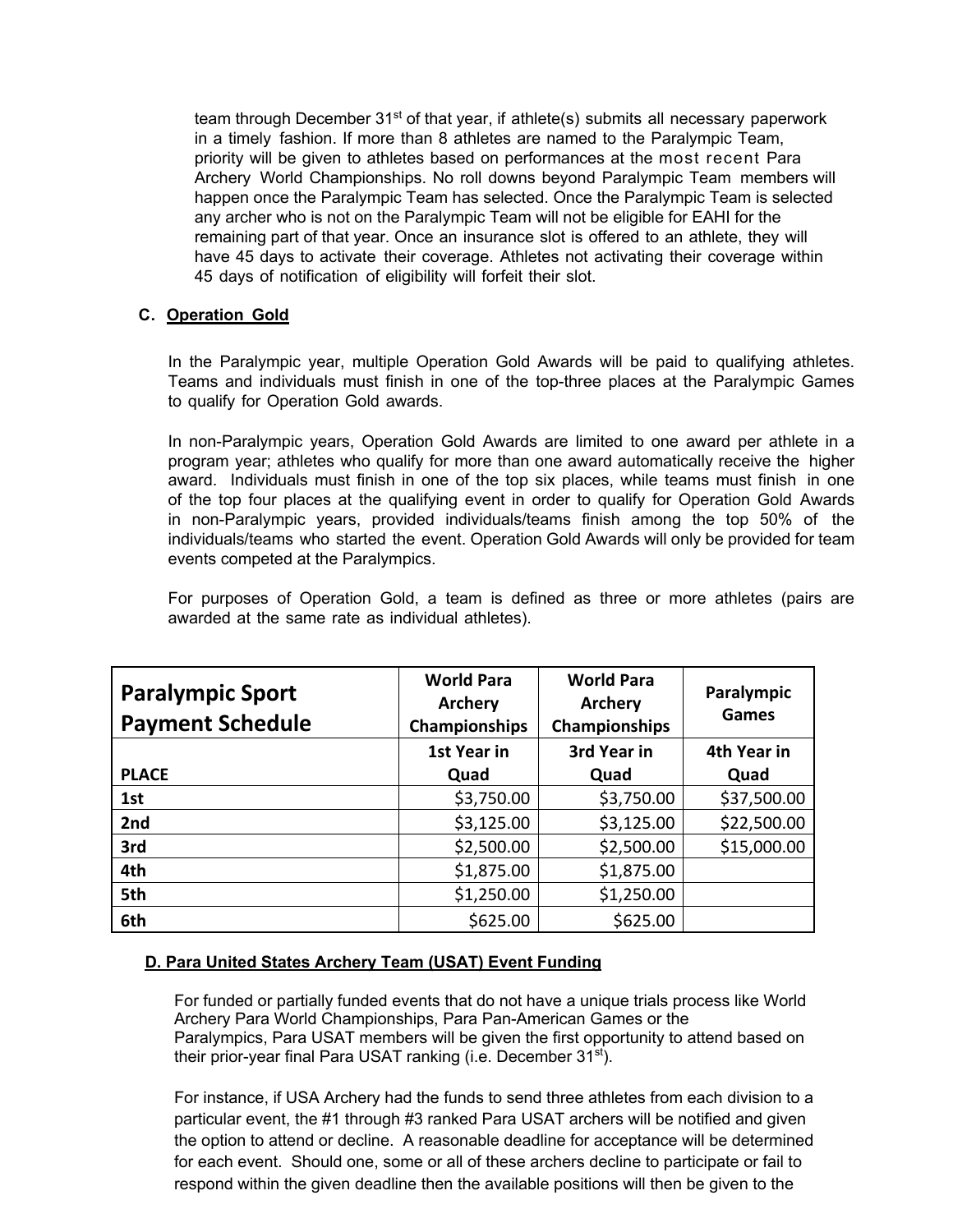next highest ranked individuals. This process will repeat itself until all available slots are filled or until all Para USAT archers have had the opportunity to accept or decline." If additional slots are available after all Para USAT archers have accepted, other archers who meet the MQS, but are not a member of Para USAT may self-fund to the event. International event funding guidelines will be announced in January of each year and are subject to change each year based on fluctuating travel costs and yearly budgets (see Addendum A).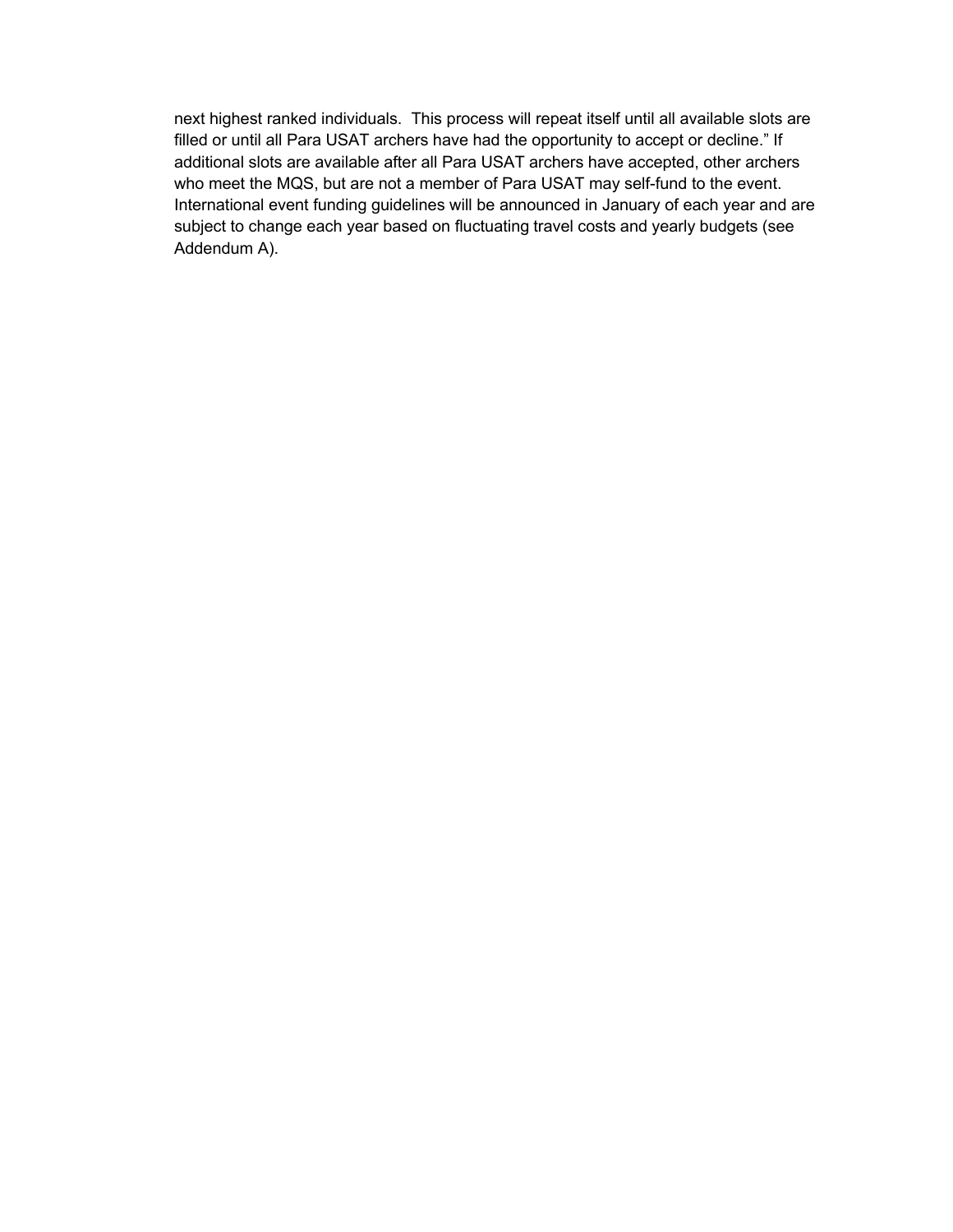# **ADDENDUM A**

# **2019 International Event Funding (Recurve Open, Compound Open and W1 Athletes)**

USA Archery will provide international event funding for eligible male and female recurve open, compound open and W1 athletes as noted below:

| <b>International Event</b><br><b>Funding</b> | <b>Travel Funding</b><br>Provided | <b>Stipend Provided</b><br>(For Mileage, Baggage<br><b>Fees and/or Meals</b><br>while traveling) |
|----------------------------------------------|-----------------------------------|--------------------------------------------------------------------------------------------------|
| Para World                                   |                                   |                                                                                                  |
| <b>Championships and</b>                     |                                   |                                                                                                  |
| <b>Prep Camp</b>                             | <b>Full Team Funded</b>           | Yes                                                                                              |
|                                              | Full Funding for 12               | Yes – For Funded                                                                                 |
| <b>WRE-TBD</b>                               | <b>Athletes</b>                   | Athletes                                                                                         |
|                                              | Funding for 12 Para               |                                                                                                  |
|                                              | <b>USAT Athletes Per</b>          |                                                                                                  |
| Para USAT Camps                              | Camp                              | Nο                                                                                               |